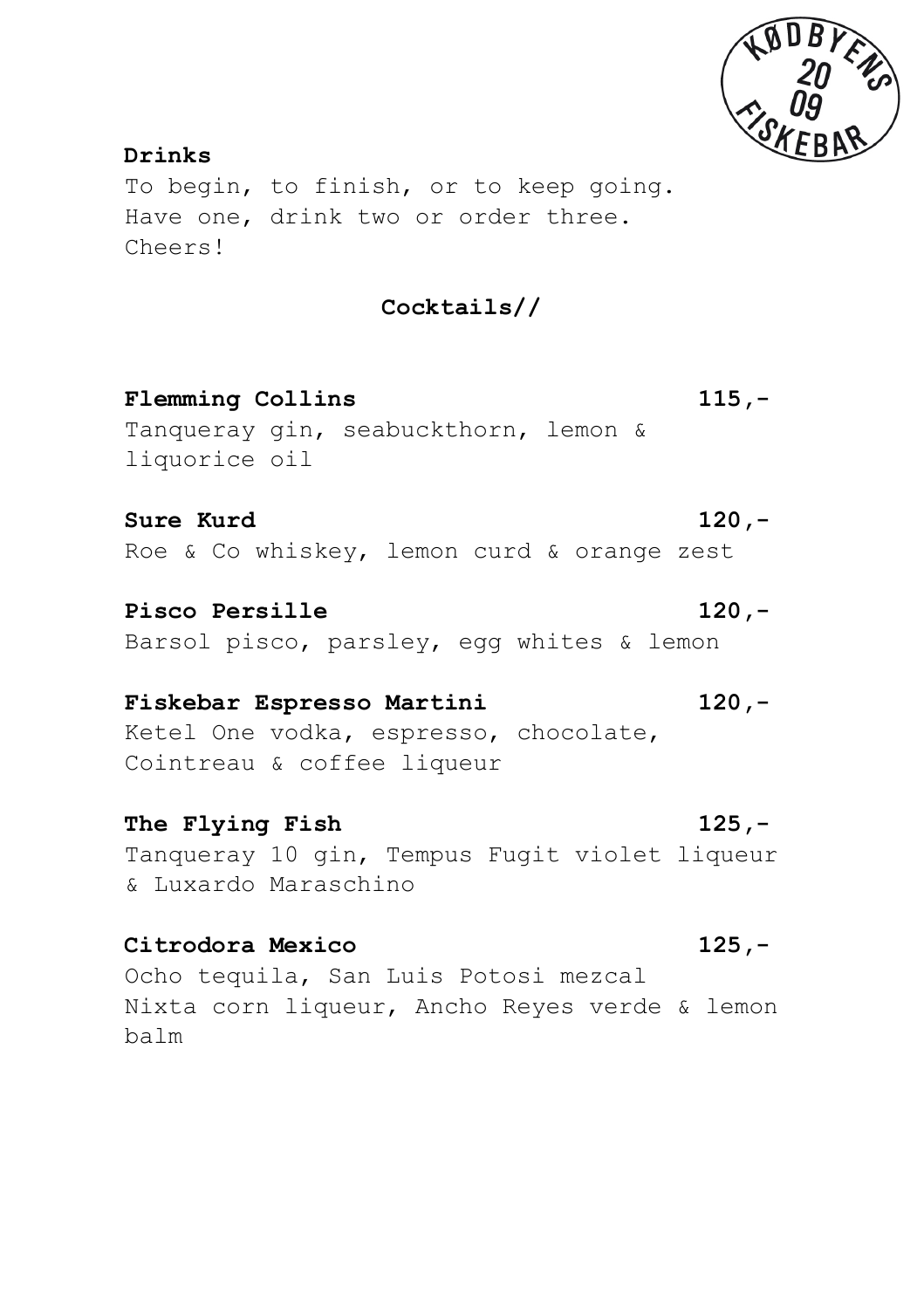

### **Fiskebaren's Classic twists//**

**Dopo Cena 'negroni' 125,-** Campari, Antica Formula, Picaflor mezcal, chocolate bitters & coffee beans **Mors lille hjælper 'Manhattan' 130,-** Johnnie Walker Black, Frederiksdal cherry

wine, cherry liqueur, lemon & moscovado sugar

**Sloe Reviver No.2 135,-** Hepple sloe gin, Lillet rosé, Cointreau, Frederiksdal cherry liqueur & lime

**Pine Martini 135,-** Ketel One vodka, pine, CPH orange gin, Cointreau, Lillet rosé & orange bitters

**Bitter orange 125,-** Tanqueray 10, Campari & orange marmalade

**Oaxaca grøn 130,-** Picaflor mezcal, Chartreuse & celeriac

**Kosmopolit 120,-** Ketel One Vodka, Cointreau, apricot & lemon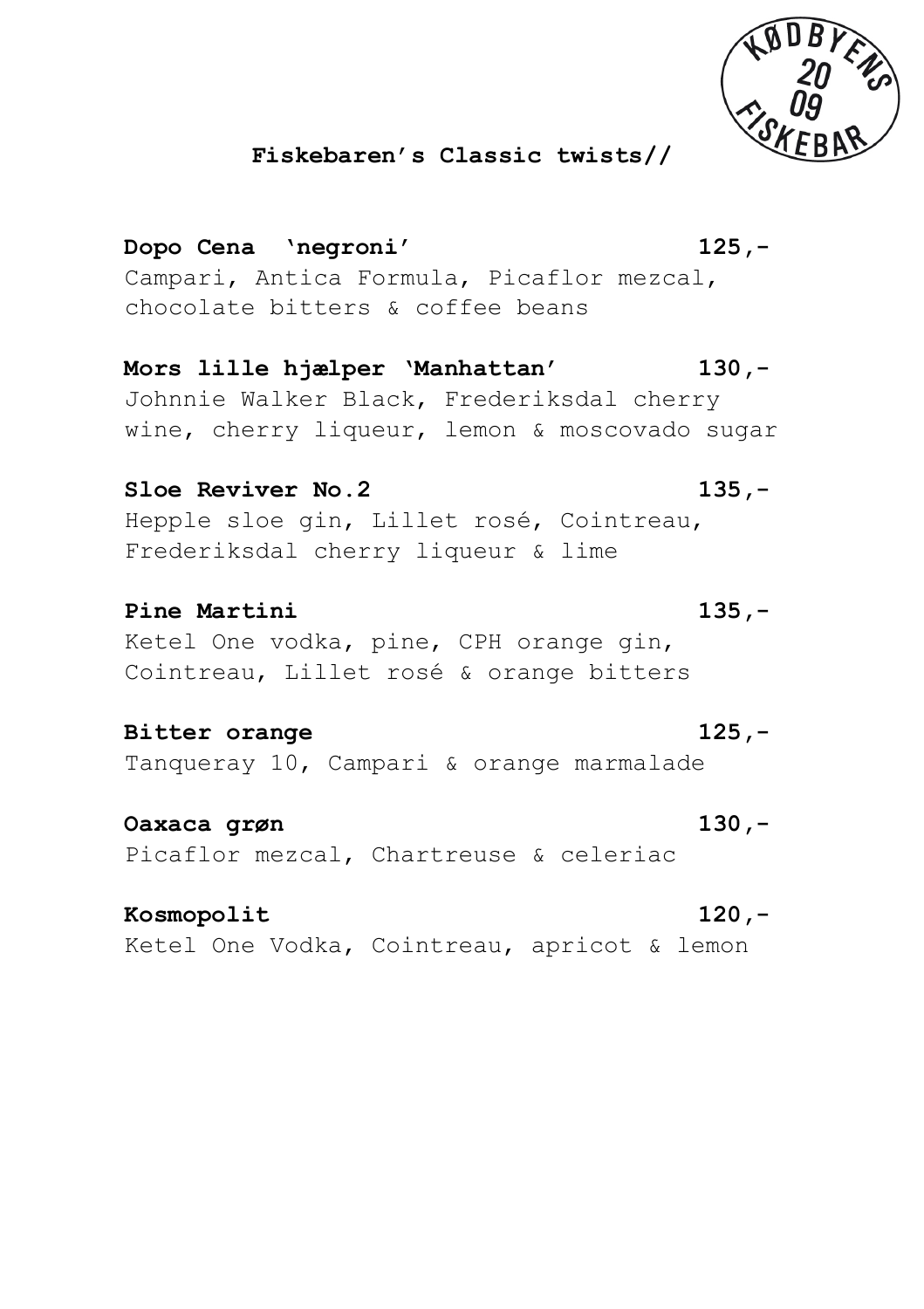

# **Beer//**

| Draft             | 0, 3/0, 6     |
|-------------------|---------------|
| Carlsberg pilsner | $45, -/70, -$ |

# **Bottle**

| Tuborg Rå, unfiltered pilsner       | $45, -$ |
|-------------------------------------|---------|
| Kronenbourg 1664, Pilsner           | $50 -$  |
| Kronenbourg Blanc, "wheat"          | $50, -$ |
| Ebeltoft Wildflower, IPA            | $70, -$ |
| Ebeltoft Petroleum, IPA             | $70, -$ |
| Ebeltoft Lust for life, Session IPA | $70. -$ |
| Ebeltoft Stout                      | $70. -$ |
| Ebeltoft Saison                     | $70. -$ |
| Ebeltoft North German Pilsner       | $70 -$  |

# **Wild ale**

| Mikkeller Art of Decadence #2 | $500 -$ |
|-------------------------------|---------|
| blackberries & cocoa nips     |         |
|                               |         |
| Bøgedal Sour'ish #9           | $300 -$ |
| fermented with grape juice    |         |
|                               |         |
| Bøgedal Sour'ish #10          | $300 -$ |
| macerated with grape skins    |         |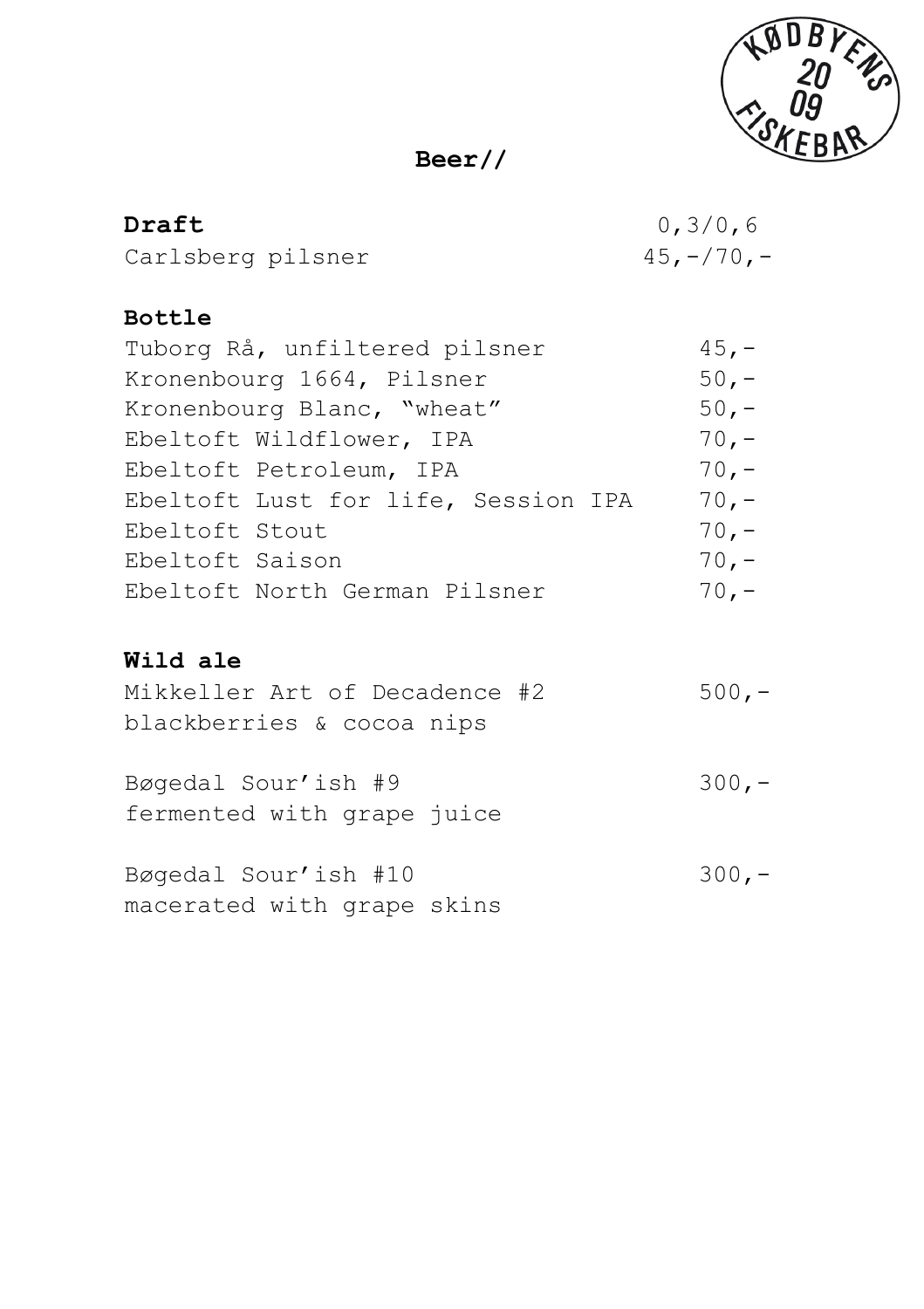

# **Non-alocoholic//**

| Cocktails/                      |         |
|---------------------------------|---------|
| Rød drøm                        | $90 -$  |
| White tea, lemon & raspberries  |         |
| Syrlig solnedgang               | $90, -$ |
| Grapefruit, cardamom & carrot   |         |
| Kombucha                        |         |
| Melonbuzz kombucha, Bouche      | $60, -$ |
| Non-alcoholic beer              |         |
| Svaneke, Don't worry, pale ale  | $65, -$ |
| Soda                            |         |
| Coca Cola, Cola zero            | $30 -$  |
| Ebeltoft Rhubarb                | $35, -$ |
| Ebeltoft Siciliansk lemon       | $35, -$ |
| Ebeltoft Raspberry              | $35, -$ |
| Fever Tree tonic // Ginger beer | $35, -$ |
| Apple juice                     | $30, -$ |
| Seabuckthorn lemonade           | $40, -$ |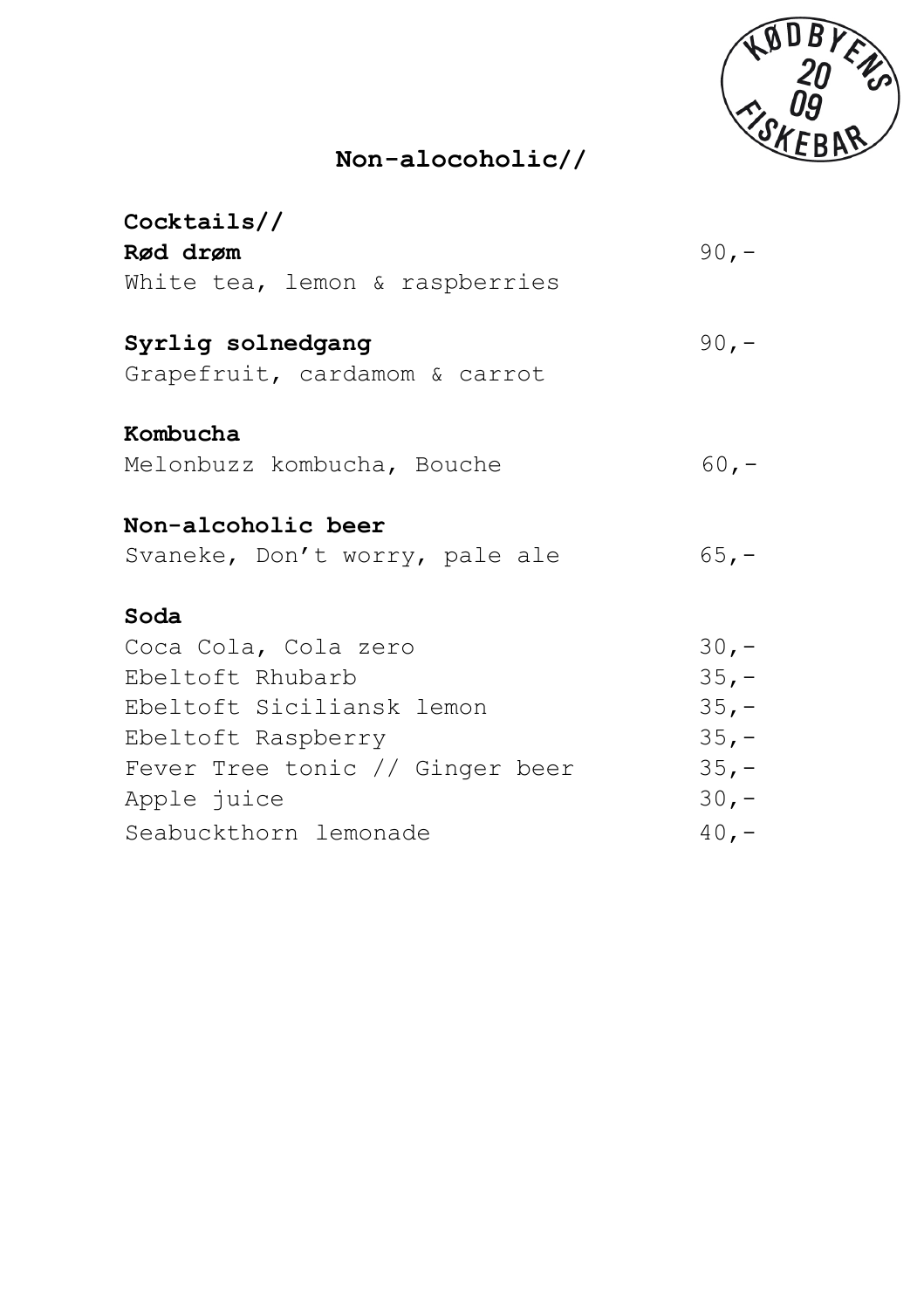

# **Other golden drops**

## **Gin**

| Tanqueray                   | $50, -$ |
|-----------------------------|---------|
| Tanqueray 10                | $60, -$ |
| CPH Distillery orange gin   | $70, -$ |
| CPH Distillery dry gin      | $70, -$ |
| CPH Distillery bay leaf gin | $70, -$ |
| Geranium                    | $70, -$ |
| Hepple slåen og havtorn     | $70, -$ |
| Sacred organic gin          | $80, -$ |
| Seedlip non-alcoholic       | $45, -$ |
|                             |         |

+35,- for Fever Tree tonic

# **Cognac**

| Jean Grosperrin VSOP         |                                             | $100 -$ |
|------------------------------|---------------------------------------------|---------|
|                              | Jean Grosperrin Grande Champagne 1977 200,- |         |
| Michel Forgeron Vieux Cognac |                                             | $150 -$ |

# **Fruit Spirits**

| Aqua Vitae filippa                | $65, -$  |
|-----------------------------------|----------|
| Aqua Vitae cider apples           | $65, -$  |
| Aqua Vitae raspberry              | $65, -$  |
| Aqua Vitae quince                 | $65. -$  |
| Gelas et fils eau de vie de prune | $75, -$  |
| Pere Jules calvados 3 ans         | $115, -$ |
| Cazotte de poire Williams         | $80 -$   |
| Reine-Claude dorée prune          | $90 -$   |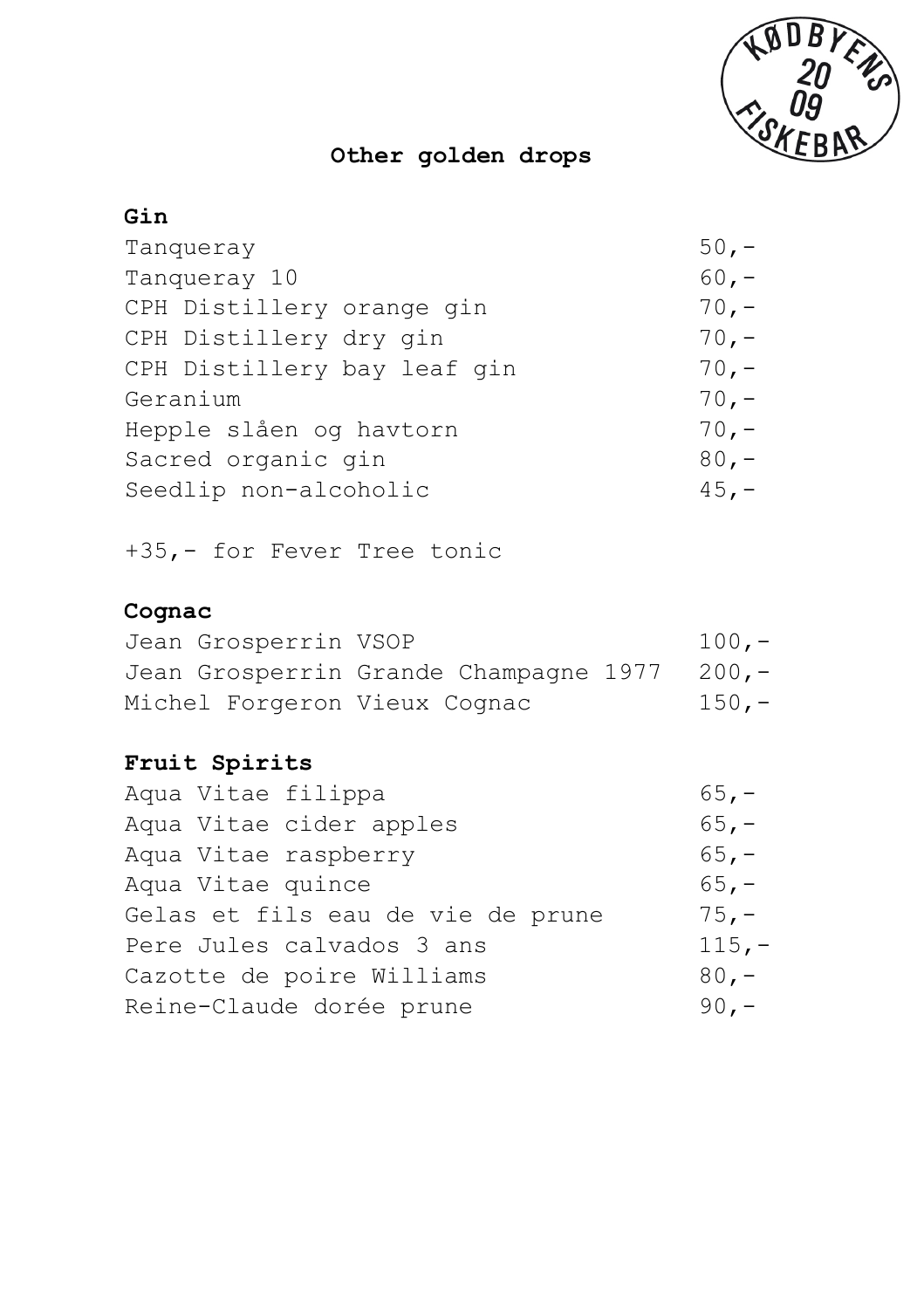

## **Grappa, Marc & Fine**

| Levi Serafino Moscato           | 90. $-$ |
|---------------------------------|---------|
| Levi Serafino Barolo            | $110 -$ |
| Marolo Dedicata al Padre grappa | $100 -$ |
| Sophie Guillemot-Michel Marc    | $120 -$ |
| Sophie Guillemot-Michel Fine    | $110 -$ |

# **Whisky/Whiskey**

| Roe & Co                      | $65, -$  |
|-------------------------------|----------|
| Johnnie Walker Black          | $70, -$  |
| Talisker skye single malt     | $85,-$   |
| Lagavulin single malt 16 year | $110, -$ |
| Singleton single malt 12 year | $100, -$ |
| Nikka from the barrel         | $90 -$   |
| Nikka Yoichi Single malt      | $120, -$ |
| CPH Distillery 3 year         | $1800,-$ |

# **Bourbon**

| Bulleit     | $60 -$ |
|-------------|--------|
| Bulleit Rye | $60 -$ |
| Koval       | $60 -$ |

### **Tequila & Mezcal**

| Villa Lobos - tequila<br>$50 -$              |  |
|----------------------------------------------|--|
| Ocho blanco – tequila<br>$50 -$              |  |
| Del maquey vida - mezcal<br>$50 -$           |  |
| Derrumbes Oaxaca - mezcal<br>$60 -$          |  |
| Derrumbes San Luis Potosi - mezcal<br>$60 -$ |  |